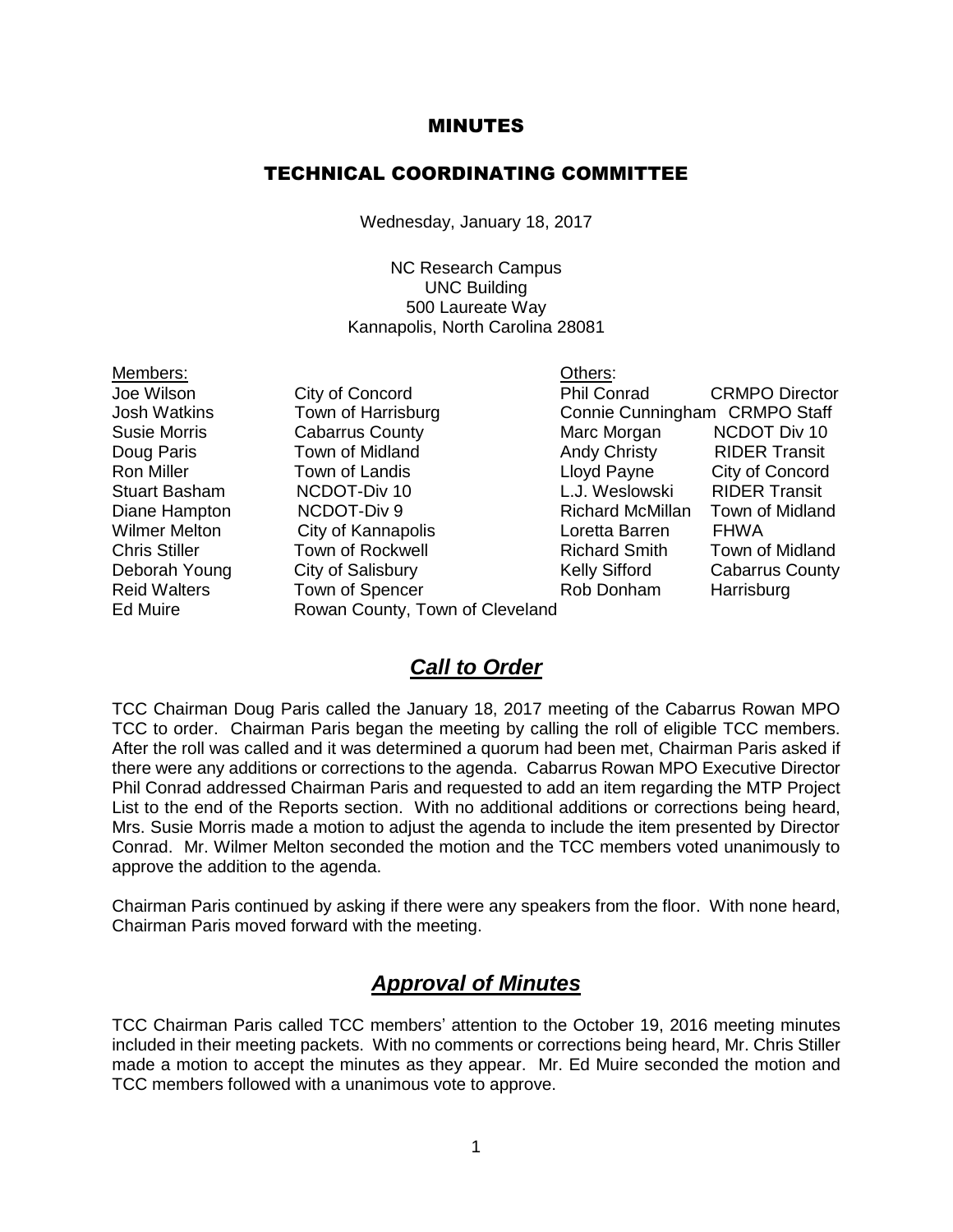### *Nomination and Election of TCC Vice-Chair*

MPO Director Phil Conrad reported that the Cabarrus-Rowan TCC Bylaws state that a new TCC Vice-Chair must be elected each year. Phil reported that the Vice-Chair will rotate to the Chair position in January 2018. He stated that the TCC would need to nominate and elect a Vice-Chair from Rowan County at today's meeting since the current Chair was from Cabarrus County.

What that being said, Mr. Joe Wilson made a motion to nominate Mr. Ed Muire from Rowan County. Mrs. Susie Morris seconded the motion. Before the vote was taken, Mr. Ed Muire addressed the TCC members and stated that although he would be happy to serve, he felt that there were other members from Rowan County jurisdictions who had not served and would make equally as good a candidate for the Vice Chairman position. Mr. Muire requested that Mr. Reid Walters be considered for the 2017 Vice Chairman position. Chairman Paris asked if Mr. Wilson would like to withdraw his original motion and Mr. Wilson did withdraw his motion.

Mr. Ed Muire then nominated Mr. Reid Walters as the 2017 CRMPO TCC Vice Chairman. Mr. Wilmer Melton seconded the nomination. Mr. Muire then requested the nominations be closed. The TCC members then voted unanimously to approve Mr. Walters as the 2017 TCC Vice Chairman.

# *Old Beatty Ford Road Bridge Request*

Mr. Ed Muire reminded TCC members that the amended 2016-2025 STIP includes the construction of a new I-85 interchange north of Old Beatty Ford Road. This new interchange identified as Project I-3804 is to be constructed concurrently with the I-3802B widening project. Mr. Muire went on to say that two interchange options had been considered by NCDOT and both would utilize the two lane bridge cross section previously designed for the W-5516 safety project.

Mr. Muire continued by saying that based on an active land use and infrastructure study focusing on development potential and service to the interchange area, Rowan County is requesting that NCDOT changed the bridge cross section to accommodate five vehicular lanes. He then called members' attention to a draft Resolution of Support included in their agenda packets. Mrs. Diane Hampton with NCDOT Division 9 handed out an information pamphlet about the project which contained maps and diagrams of the preferred construction option and the proposed cross section. Mr. Muire added that NCDOT has already approved the request but that the County would still like the support of the CR MPO. After member discussion regarding clarification on the proposed cross sections from Mrs. Hampton, Mr. Ed Muire made a motion to recommend that the CRMPO consider endorsing Rowan County's request for the Old Beatty Ford Road bridge cross section. Mr. Josh Watkins seconded the motion and TCC members voted unanimously to approve.

# *Proposed New CMAQ Project – Town of Midland*

Director Conrad reported to the TCC members that the Town of Midland had been awarded about \$112,248 in FY 2015 by the CRMPO for CMAQ project C-5503. The proposed project was to design and construct sidewalks and crosswalks at the intersection of US Hwy 601 and NC 24/27. Phil then introduced Mr. Richard Smith of Benchmark Planning who is representing the Town of Midland in presenting this proposed new project.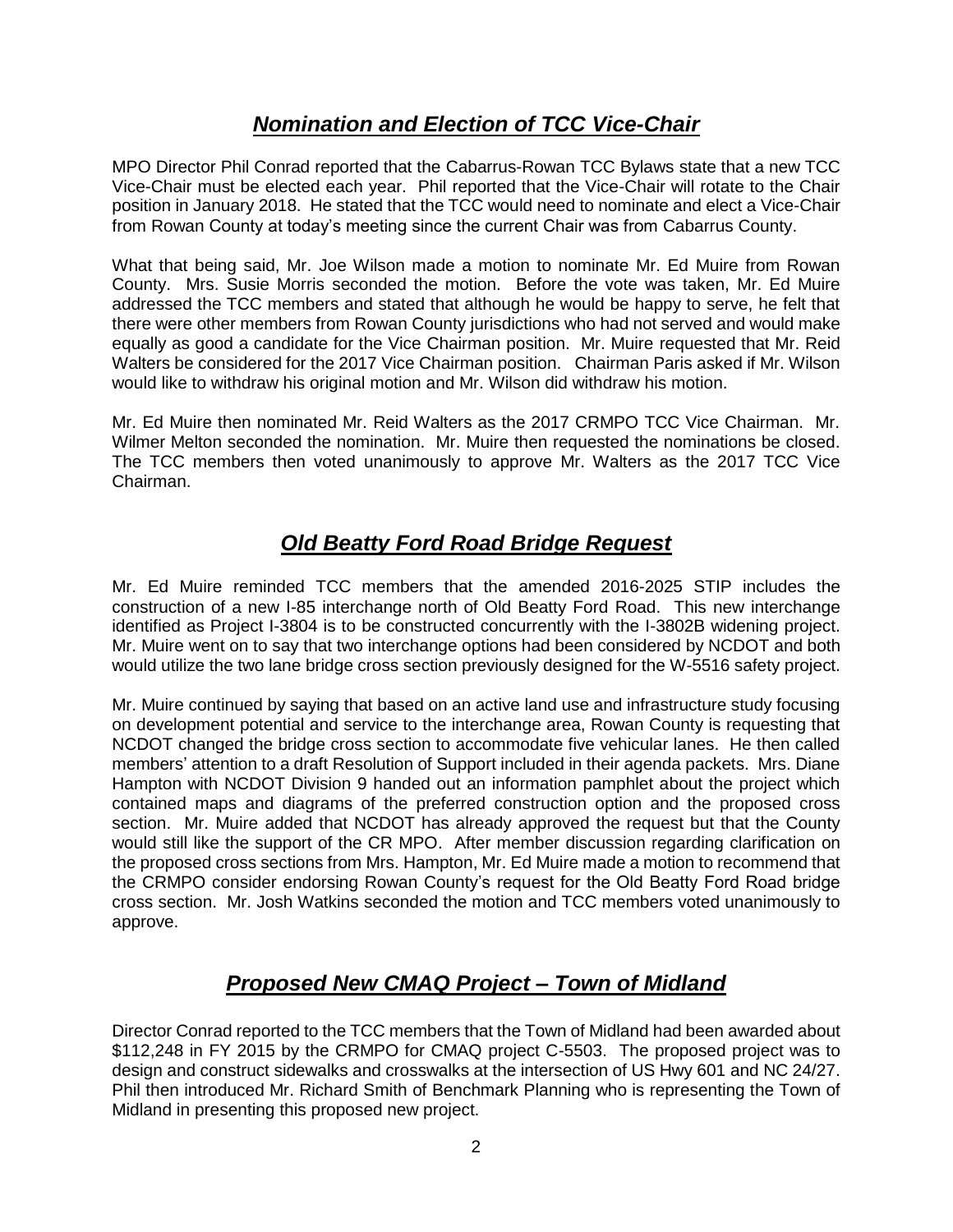Mr. Smith addressed the members and explained that the Town of Midland would like to shift the CMAQ funding from their originally approved project site to a new location on Bethel School Road. Due to the recent opening of the new Rob Wallace Park by Cabarrus County in Midland's jurisdiction, the Town feels that the funding would be better spent on a crosswalk, signalization and a sidewalk that would join area developments such as Saddlebrook, Bethel Glen and Brentwood to the Park. Shifting funding from the original project to this new project would encourage these adjacent developments and future ones to utilize pedestrian access to the Park.

Phil called members' attention to information in their packets on the project with included Attachment 5A – Original Agreement from NCDOT, Attachment 5B – New Project CMAQ Application and Attachment 5C – Letter of Support for the Project from the Town of Midland.

With no further discussion, Chairman Doug Paris made a motion to request that the CRMPO TAC consider endorsing the application for the pedestrian connection to Saddlebrook, Bethel Glen and Brentwood subdivisions with Rob Wallace Park. Mr. Ed Muire seconded the motion and the TCC members voted unanimously to approve.

# *Proposed CMAQ Project Submittals*

Director Phil Conrad reminded members that Congestion Mitigation and Air Quality (CMAQ) funds are a federal funding source for areas designated non-attainment by the Environmental Project Agency (EPA). He went on to say that to receive CMAQ funding the local sponsor is required to contribute a 20 percent match. Phil explained that eligible projects must demonstrate an emissions reduction benefit to the local area making the request.

Phil continued by saying that the CRMPO has two existing CMAQ Project Proposals currently in the NCDOT system and that the MPO received four new project proposals by the December 2016 deadline for submittals. He went on to say that new project applications must be submitted to NCDOT by March 15, 2017.

Phil called members' attention to Attachment 6A which was a table listing all of the CMAQ projects being considered. He called attention to copies of all of the new project applications included in their packets and reviewed all of the projects with members. He then reported that NCDOT has indicated that the CRMPO should anticipate receiving approximately \$1.6 million per year in CMAQ funds for FY 2018 and FY2019. If that is the case, about two-thirds of the CRMPO proposed CMAQ projects can be funded with this existing revenue source. Phil concluded by calling members' attention to Attachment 6B, which outlines the estimated FAST Act CMAQ Apportionment.

After all review, Phil called members' attention to Attachment 6C which was a draft Resolution of Support for the CMAQ project submittals. With no further questions or discussions, Mr. Reid Walters made a motion to recommend that the CRMPO TAC consider endorsing the CMAQ Project submittals. Mrs. Susie Morris seconded the motion and the TCC members voted unanimously to approve.

# *FY 2016-2017 UPWP Amendment #1*

Phil explained to the members that the City of Concord and RIDER Transit have requested that the CRMPO amend the Unified Planning Work Program (UPWP) to include federal funds to produce a long range transit plan for Cabarrus County. The plan funded by using Section 5307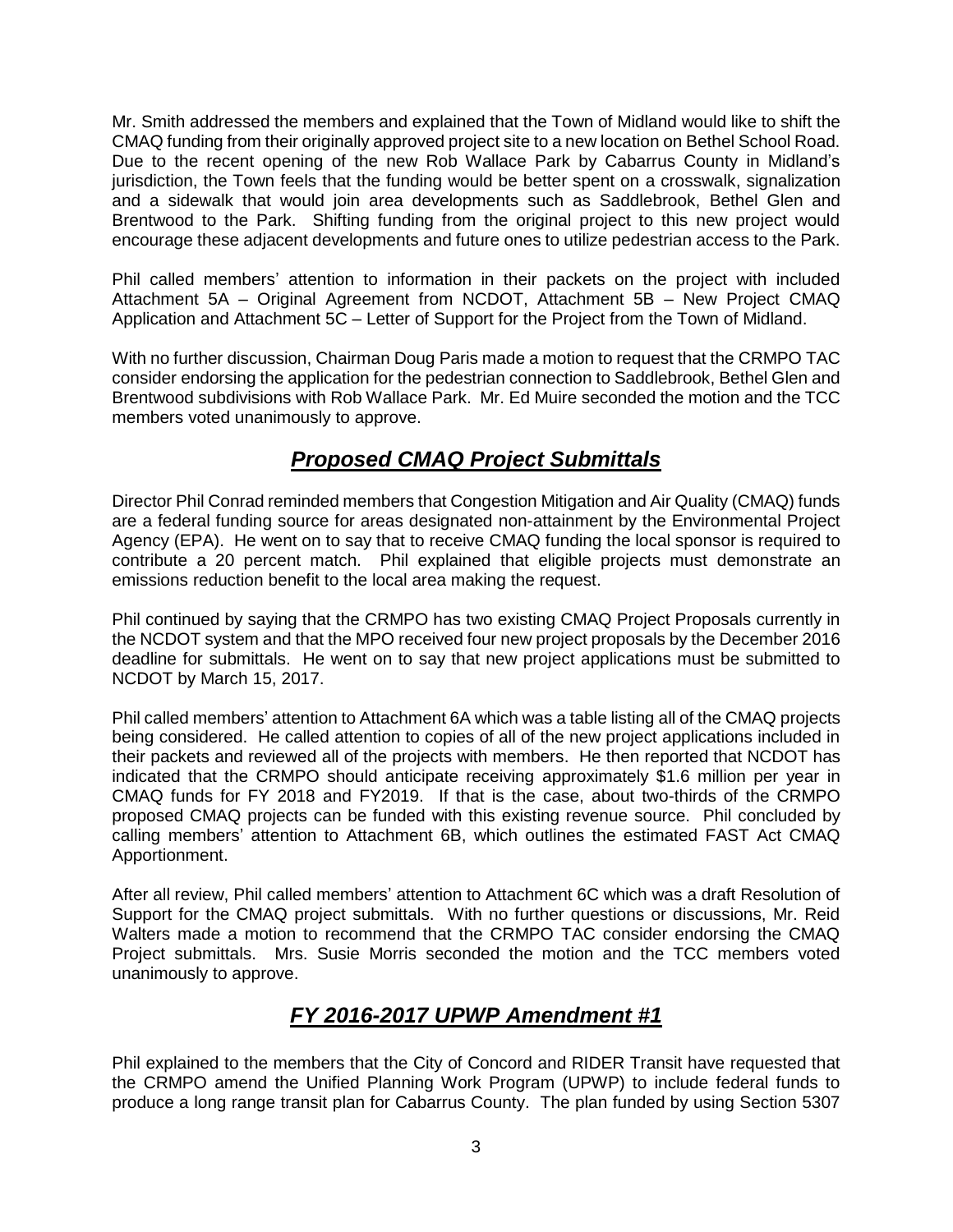federal funds, will evaluate the type and level of transit service needed locally and regionally. It will also determine the capital needs and type of service needed over the next twenty years.

Phil went on to say that the City of Concord, the City of Kannapolis, and Cabarrus County will be responsible for the local twenty percent match of the total cost, which equates to \$150,000 federal share. He then called members' attention to Attachment 7 which was a draft amendment to the UPWP and would show an increase to the line item for II-A-1 Networks and Support Systems.

With little discussion, Mr. Joe Wilson made a motion to recommend that the CRMPO TAC consider adopting Amendment #1 to the 2016-2017 UPWP. Mr. Wilmer Melton seconded the motion and the TCC members voted unanimously to approve.

### *FY 2017-2018 Draft UPWP*

Phil Conrad reported that each year the CRMPO develops and adopts a Unified Planning Work Program (UPWP). The UPWP is the MPO's budget and follows the state fiscal year 2017-2018. Phil explained that the UPWP identifies the planning tasks, responsible agencies, and funding sources for regional transportation planning activities to be conducted within the planning area during the next fiscal year.

He reviewed the DRAFT UPWP with the members and indicated that it would come back in final form at a later date.

#### *Draft Comprehensive Transportation Plan*

Phil reminded members that NCDOT has spent the past year working on a series of maps to update the Comprehensive Transportation Plan (CTP). These maps Phil explained, will complement the current adopted and fiscally constrained MTP. Phil reported that Mr. Reuben Crummy with NCDOT TPB was to present this item to them today, but was involved in a minor automobile accident on the way to the meeting today and is unable to attend.

Phil went on to say that NCDOT has provided regular updates on the CTP to the CRMPO TCC and is requesting adoption of the CTP maps. An advertised thirty day public comment period ended on December 14, 2016 and a public meeting was held in China Grove on November 15, 2016 in conjunction with a NCDOT Open House. Phil asked for any questions or comments.

Mr. Wilmer Melton with the City of Kannapolis expressed concern that some of the updates that the City of Kannapolis had provided to NCDOT on numerous occasions still had not been incorporated into the new CTP maps being considered for approval. Some TCC members reported that they had been in contact with Reuben concerning some omitted updates for their jurisdictions as well, but that he had resolved the issues quickly and that the maps met their approval. After discussion, it was determined that Mr. Melton would contact Reuben Crummy later that day and get the City of Kannapolis' final updates incorporated into the CTP maps. With that being the case, Mr. Melton made a motion to recommend that the CRMPO TAC consider adopting the Draft CTP maps with the Kannapolis updates to be completed by Mr. Crummy. Mr. Joe Wilson seconded the motion and the TCC members voted unanimously to approve.